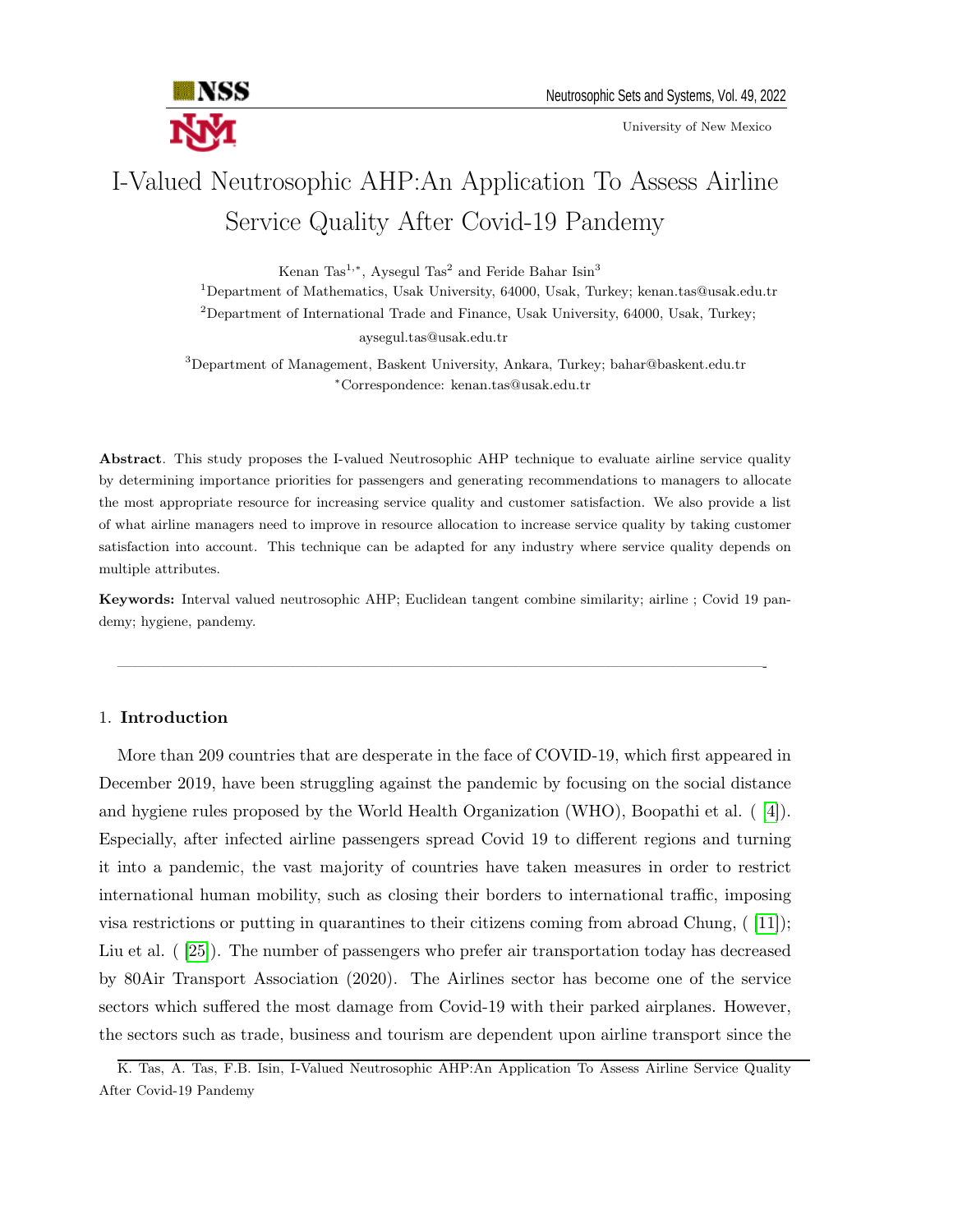basis of air travel consists of the concept of traveling quickly and safely to long distances. The new priorities and concerns that the Covid-19 pandemic induced will unquestionably cause to remarkable changes on the criteria of airline service quality Cao et al., ( [\[6\]](#page-11-2)). In the concerning literature, the only study exercised in point of this subject is the study that measures the preventive expectations of the passengers with regard to the airline service quality by using IPA after the influenza pandemic of novel swine Chou and Lu, ( [\[10\]](#page-11-3)). However, the studies emphasized the importance of the measures to be taken in airplanes and during flight, while it has been determined that their passengers pay attention to pandemic and they do not want to catch this pandemic Chou, ( [\[9\]](#page-11-4); Khan et al., ( [\[22\]](#page-12-1)).

In some MCDM problems, situations where the degree of membership values are not a real numerical value but instead they are an interval. The service quality is also a combination of various properties in this sense, it contains many indefinite properties and it is difficult to measure with classical MCDM techniques. Fuzzy Sets (FS) and IVFSs have been used in various studies in order to eliminate this deficiency. However, the relationships are defined by membership degrees in fuzzy sets and they dont contain non-membership degree values (they dont contain non-membership degree values). Intuitionistic fuzzy sets are sets whose elements have degrees of membership and non-membership. (Intuitionistic fuzzy sets are sets whose elements have degrees of membership and non-membership). The totals of membership and non-membership values are 1 or less than 1 in this place. In fact, the components regarding the assesstments of the answerers are independent from each other, especially in the studies of service quality, where there is no complete information and mixed, ambiguous, close expectations and perceptions are observed.

Neutrosophic sets developed by Smarandache ( [\[32\]](#page-12-2)) approached these deficiencies of intuitionistic fuzzy sets (IFS's) with regard to uncertainty, impreciseness, inconsistency and vagueness from a different perspective. Its degree of indeterminacy/neutrality component was included in fuzzy sets and defined as three components.. Thus, it gives a more capable description of the indeterminacy parameter membership functions. In addition, since component membership degree and non-membership degree are not interconnect, the necessity of the total of membership function elements to be equal to for a certain event 1 is eliminated. There are just a few neutrosophic AHP papers containing applications. Namely, Radwan et al. ( [\[31\]](#page-12-3)) worked on a hybrid neutrosophic AHP approach in learning management systems and Abdel-Basset et al. ( [\[1\]](#page-11-5)). introduced the integration of AHP into Delphi under neutrosophic framework. The study by Bolturk et al. ( [\[4\]](#page-11-0)) used the interval valued neutrosophic AHP with the deneutrosophication method together with the cosine similarity measure.

On the other hand, most of the researchers concern in comparing two or more MCDM methodologies and analyzing the advantages or drawbacks of each method in the literature. However,

K. Tas, A. Tas, F.B. Isin, I-Valued Neutrosophic AHP:An Application To Assess Airline Service Quality After Covid-19 Pandemy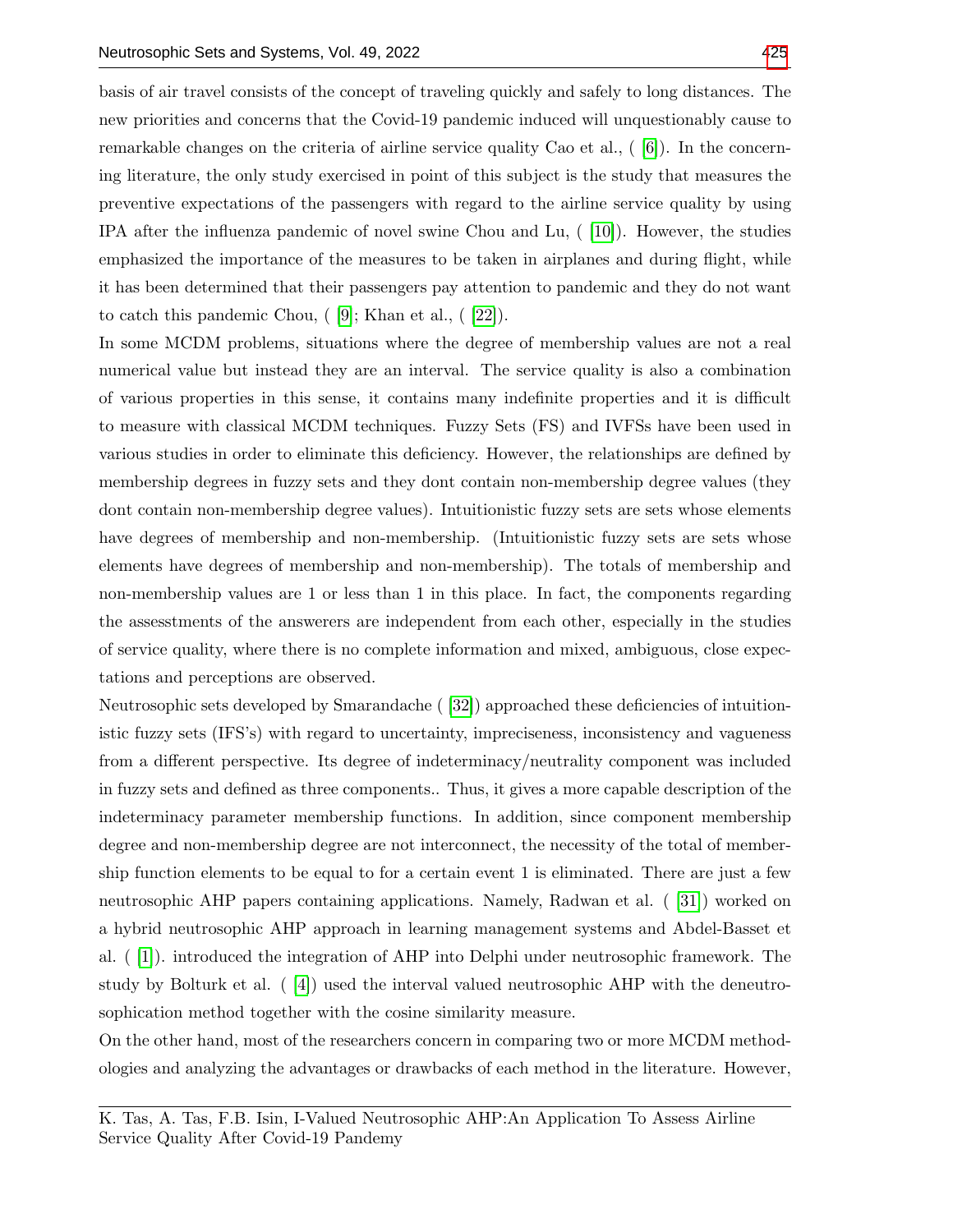what needs to be examined is the validity, reliability and / or consistency of the result that is analyzed and decided. The sensitivity analyzes do not reflect the reality or sensitivity results with different analyzes give different results most of the time. This study is almost the first work to determine the service quality attributes that the passengers will place emphasis on after pandemic. The method of the research gives better results than traditional approaches. Moreover, analyzes with regard to the validity, reliability and / or consistency of the results are applied for the first time in the concening literature. This study has a distinctive added value for all these reasons.

## 2. Service quality in the airline transportation industry in the light of pandemic issues

The issues such as fast diagnosing of sick passengers, implementation of isolation and quarantine applications in time constitute another dimension of airline service quality since passengers can spread contagious diseases to more distant regions by connection flights between countries on air travel (Nikolaou and Dimitriou, [\[29\]](#page-12-4)). These factors of service quality, on one hand, relate to reducing the risk of pandemic to passengers, on the other hand, they associate with the crew, airline company managers, and also other passengers having responsible attitude pertinent to the pandemic (Baker et al., [?]).

Studies with regard to the airline sector concerning the pandemic are very restricted. These studies are with regard to the spread of the pandemic (Gold et al., [\[18\]](#page-12-5); Nikolaou and Dimitriou, [\[29\]](#page-12-4); Hsu and Shih, [\[21\]](#page-12-6); Tuncer and Le, [\[33\]](#page-12-7)) and the economic impact of the pandemic on the sector (Chung, [\[12\]](#page-11-6)). It has been observed that there is a single study where the priorities of service quality regarding the pandemic were assessed from a passenger perspective (Chou and Lu, [\[11\]](#page-11-1)). While this study measures the perception of passengers in airlines against influenza (H1N1) preventive measures, (1) the cleaning of cabin and disinfection services, (2) the personal protective requirements and (3) influenza preventive equipment are determined as service quality dimensions (Chou and Lu, [\[11\]](#page-11-1)). The directors of the sector sharing their views relating to the Covid 19 pandemic emphasize the need for social distance and hygiene measures in order to eliminate the concerns of the passengers and to make the air travel attractive.

Different airlines and airport operators try to respond to the concerns of the passengers regarding these issues by taking a variety of measures with COVID-19 pandemic. For example, the technological devices such as thermo-imaging cameras and temperature measurement equipment, filter and duct cleaning works in ventilation ducts and new hand sanitizer stations are being used in Istanbul airport (Istanbul Airport, 2020). EVA Air asks that the crew on airplanes wear sanitary masks, that the passengers collect their cafeteria trays by wearing gloves

K. Tas, A. Tas, F.B. Isin, I-Valued Neutrosophic AHP:An Application To Assess Airline Service Quality After Covid-19 Pandemy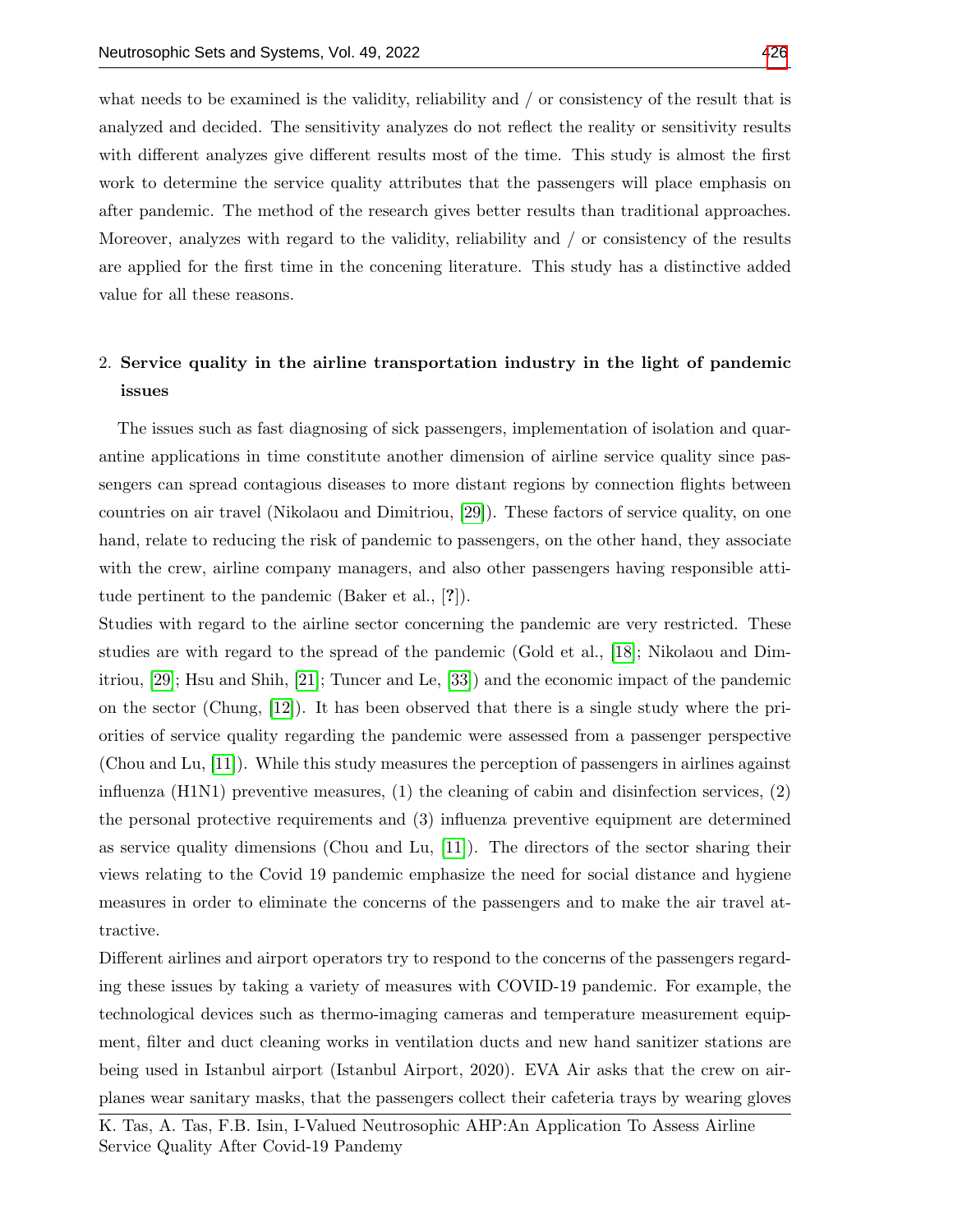and it distributes brochures providing information on how to prevent the spread of the virus. China Airlines ensures that all passengers wear a face mask at check-in and during flight, they are checked for temperature before boarding, table cloth, Menu card / wine list are not presented and the cabins are sterilized after each flight. Tigerair Taiwan replaces the head restraints every time after journey and also canceled the on-board duty free service by removing the magazines in the airplane (Tigerair Taiwan, 2020).

#### 3. Interval Valued Neutrosophic Sets Logic and arithmetic

In 1998, Smarandache ( [\[32\]](#page-12-2)) introduced a more generalized tool to handle uncertainty, imprecise, incomplete and inconsistent information, called as Neutrosophic logic and sets. Neutrosophic set is a generalization of fuzzy set, interval valued fuzzy set, intuitionistic fuzzy set and interval valued intuitionistic fuzzy set. It is a logic, in which each proposition has a degree of truth  $(T)$ , a degree of indeterminacy  $(I)$ , and a degree of falsity  $(F)$ . Also an element x in a Neutrosophic set (NS) X has a truth membership, an indeterminacy membership and a falsity membership, which are independent and which lies between  $[0, 1]$ , and sum of them is less than or equal to 3.

**Definition 3.1.** [\[34\]](#page-12-8). Consider a given set  $X = \{x_1, x_2, \ldots, x_n\}$ . The Interval valued neutrosophic set  $S$  on  $X$  is defined as follows:

$$
S = \{ \langle x_i, [T_S^L(x_i), T_S^U(x_i)], [I_S^L(x_i), I_S^U(x_i)], [F_S^L(x_i), F_S^U(x_i)] \rangle : x_i \in X \}
$$

satisfying the condition

$$
0 \leq \sup T_S^U(x_i) + \sup I_S^U(x_i) + \sup F_S^U(x_i) \leq 3
$$

where  $[T_S^L(x_i), T_S^U(x_i)]$  represent the truth-membership function and similarly  $[I_S^L(x_i), I_S^U(x_i)]$ and  $[F_S^L(x_i), F_S^U(x_i)]$  are the indeterminacy-membership function and the falsity - membership function respectively.

Definition 3.2. [\[25\]](#page-12-0). For any two interval valued neutrosophic sets

$$
N_1 = \{ \langle x_i, [T_{N_1}^L(x_i), T_{N_1}^U(x_i)], [I_{N_1}^L(x_i), I_{N_1}^U(x_i)], [F_{N_1}^L(x_i), F_{N_1}^U(x_i)] \rangle : x_i \in X \}
$$

and

$$
N_2 = \{ \langle x_i, [T_{N_2}^L(x_i), T_{N_2}^U(x_i)], [I_{N_2}^L(x_i), I_{N_2}^U(x_i)], [F_{N_2}^L(x_i), F_{N_2}^U(x_i)] \rangle : x_i \in X \}
$$

$$
N_1 \subseteq N_2 \iff T_{N_1}^L(x_i) \le T_{N_2}^L(x_i), T_{N_1}^U(x_i) \le T_{N_2}^U(x_i), I_{N_1}^L(x_i) \ge I_{N_2}^L(x_i),
$$
  

$$
I_{N_1}^U(x_i) \ge I_{N_2}^U(x_i), F_{N_1}^L(x_i) \ge F_{N_2}^L(x_i), F_{N_1}^U(x_i) \ge F_{N_2}^U(x_i)
$$
 (1)

K. Tas, A. Tas, F.B. Isin, I-Valued Neutrosophic AHP:An Application To Assess Airline Service Quality After Covid-19 Pandemy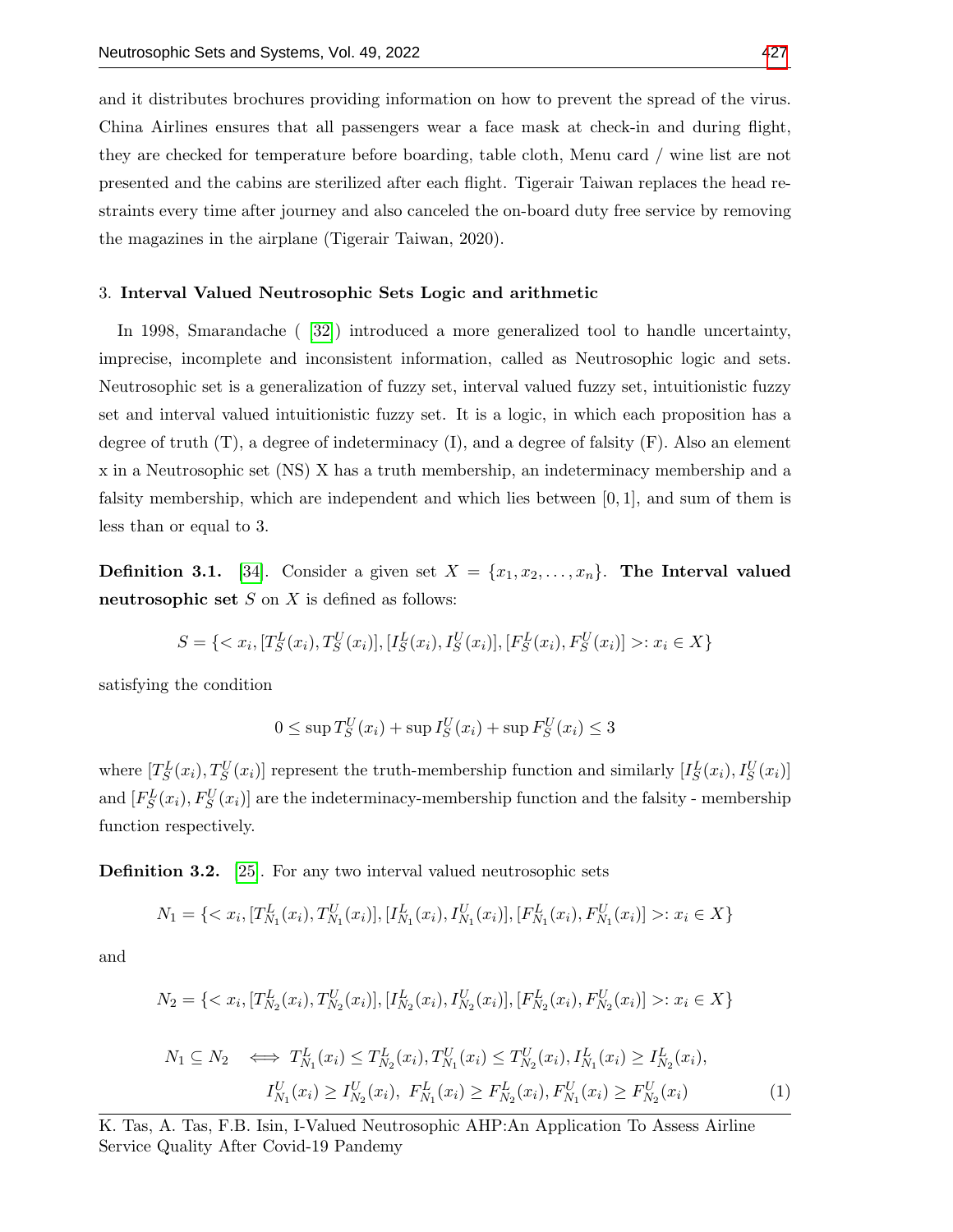Note that if  $T_S^L(x_i) = T_S^U(x_i);$   $I_S^L(x_i) = I_S^U(x_i)$  and  $F_S^L(x_i) = F_S^U(x_i)$  then IVNS S is reduced to the single valued neutrosophic set S.

The purpose of deneutrosophication is to convert a neutrosophic number obtained by any Neutrosophic multi criteria decision method to a single real number, crisp number, which can be easily used for comparison. Similar to defuzzification (Klir and Yuan, [\[24\]](#page-12-9)), there are several deneutrosophication methods according to different applications (Bolturk and Kahraman, [\[4\]](#page-11-0)) There is no conclusion as to which of the different deneutrosophication methods in the literature is more appropriate to use. This research propose the following deneutrosophication process for IVN numbers as a modified version of the deneutrosophication definition given in the PhD Thesis of H. Wang ( [\[34\]](#page-12-8)).

**Definition 3.3.** (The deneutrosophication) For any interval valued neutrosophic number

$$
A = \{ \langle [T_A^L, T_A^U], [I_A^L, I_A^U], [F_A^L, F_A^U] \rangle \}
$$

the deneutrosophication of  $A$  is defined by the formula

$$
D(A) = c_1 A v T_A + c_2 (1 - A v F_A) + \frac{c_3}{2} A v I_A + c_4 (1 - \frac{1}{2} A v I_A)
$$
 (2)

where  $0 \le c_i, i = 1, 2, 3, 4$  and  $\sum_{i=1}^{4} c_i = 1, c_3 \ne c_4$  with

$$
AvT_A = \frac{T_A^L + T_A^U}{2}, \ AvI_A = \frac{I_A^L + I_A^U}{2}, \ AvF_A = \frac{F_A^L + F_A^U}{2}
$$

Here the  $AvT_A$  term gives the direct information about the truth degree. For this reason it is used directly in the formula. On the other hand the  $AvF_A$  and  $AvI_A$  terms gives the indirect information about the truth-degree, so

 $(1-AvF_A)$  and  $(1-AvI_A)$  are used in the formula. The formula has to consider two potential truth values implicitly represented by  $I_A$  with different weights  $c_3$  and  $c_4$ . In general,  $c_1$  $c_2 > c_3, c_4$ ; where  $c_3$  and  $c_4$  should be decided according to the available information in the numerical examples.

#### 4. I-Valued Neutrosophic AHP Method

The I- Valued Neutrosophic with AHP and sensitivity analysis consists of 10 basic steps.

Step 1. Determine the I- valued neutrosophic scale (see Table 1).

Step 2. Write the alternatives; pre flight, in flight, post flight and criteria (social distance,  $(SC)$ ; C2: hygiene (H) and C3: corona pandemy awereness and concern  $(CAC)$ )

Step 3. Collect evaluations by using a questionnaire form including pairwise comparisons of criteria and alternatives. Write it using the following proposed I- valued neutrosophic evaluation scale given in Table 1.

K. Tas, A. Tas, F.B. Isin, I-Valued Neutrosophic AHP:An Application To Assess Airline Service Quality After Covid-19 Pandemy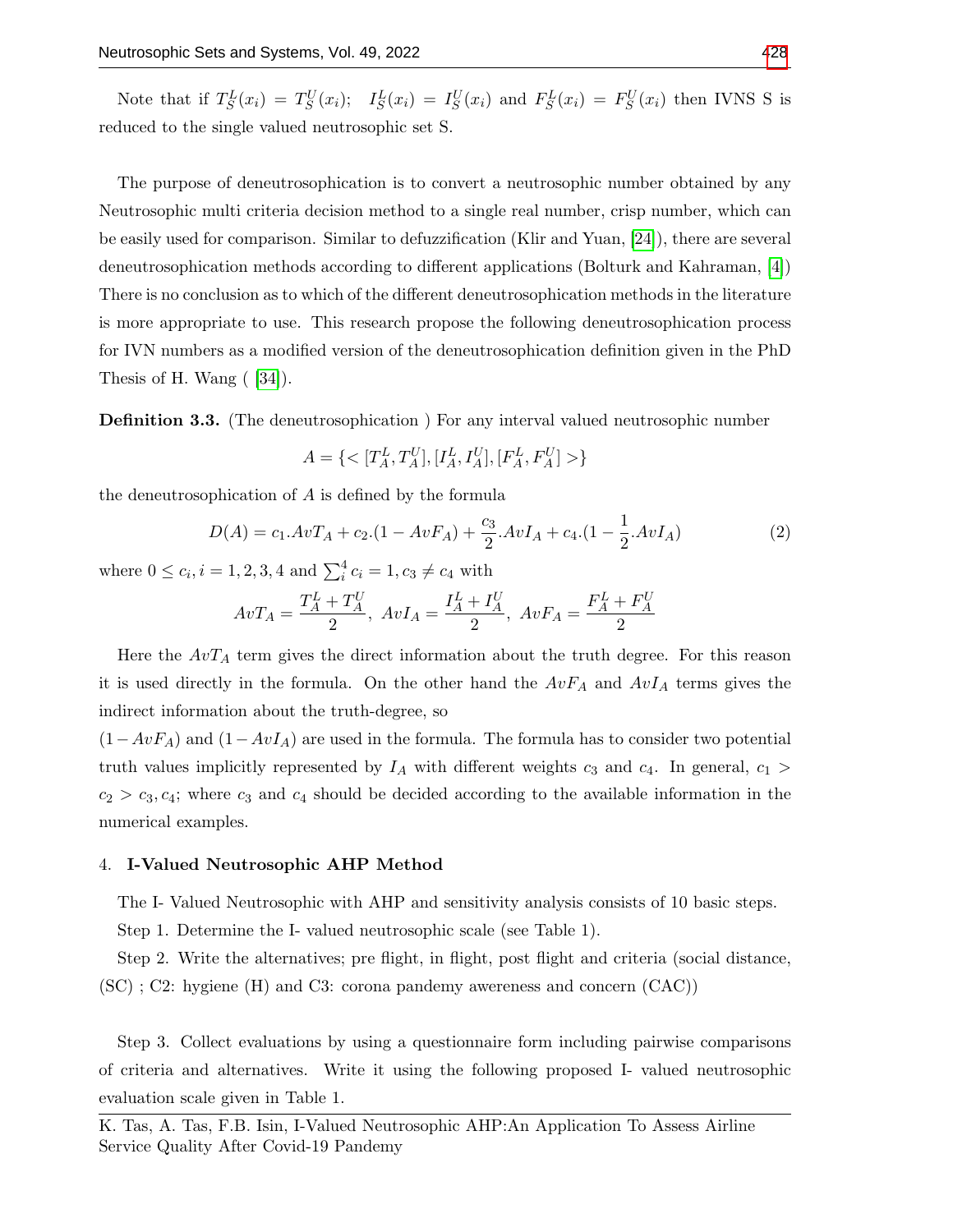| Linguistic Term               | Neutrosophic Sets                                                            |
|-------------------------------|------------------------------------------------------------------------------|
| Equal importance              | $[0.50, 0.50], [0.50, 0.50], [0.50, 0.50]$                                   |
| Weakly more importance        | $[0.50, 0.60], [0.35, 0.45], [0.40, 0.50]$                                   |
| Moderate importance           | $[0.55, 0.65], [0.30, 0.40], [0.35, 0.45]$                                   |
| Moderately more importance    | $[0.60, 0.70], [0.25, 0.35], [0.30, 0.40]$                                   |
| Strong importance             | $[0.65, 0.75], [0.20, 0.30], [0.25, 0.35]$                                   |
| Strongly more importance      | $[0.70, 0.80], [0.15, 0.25], [0.20, 0.30],$                                  |
| Very strong importance        | $[0.75, 0.85], [0.10, 0.20], [0.15, 0.25]$                                   |
| Very strongly more importance | $[0.80, 0.90], [0.05, 0.10], [0.10, 0.20]$                                   |
| Extreme importance            | $[0.90, 0.95], [0.00, 0.05], [0.05, 0.15]$                                   |
| Extremely high importance     | $[0.95, 1.00], [0.00, 0.00], [0.00, 0.10],$                                  |
| Absolutely more importance    | $\left[1.00, 1.00\right], \left[0.00, 0.00\right], \left[0.00, 0.00\right],$ |

Table 1. Linguistic terms and neutrosophicated importance weights.

Step 4. Compute the sum of the columns of the pairwise comparison matrix and obtain the normalized values.

$$
\ddot{A}_{ij} = \langle \sum_{k=1}^{n} T_{kj}^{L}, T_{kj}^{U} \rangle, [\sum_{k=1}^{n} I_{kj}^{L}, I_{kj}^{U}], [\sum_{k=1}^{n} F_{kj}^{L}, F_{kj}^{U}] \rangle
$$
\n(3)

Where  $j = 1, 2, 3, ..., n$ .

Step 5. Evaluate the average of elements in the rows and obtain A ...  $W_{ij}$ .

Step 6. Evaluate the corresponding crisp numbers for each of the neutrosophic values by applying the deneutrosophication process. (Eq.3.2)

Step 7. According to the AHP calculations, write comparison matrices for alternatives for the criteria.

Step 8. Obtain neutrosophic weight vectors for alternatives by repeating the previous steps according to the criteria. Repeat the same process for obtaining the priority weights of the alternatives.

Step 9. Apply the deneutrosophication formula in Eq. (3.2) in order to obtain the crisp weights of alternatives.

Step 10. For testing the order of the alternatives that is given in step 9, evaluate the Euclidean - Tangent combine similarity measures for different values of lambda (namely  $\lambda =$  $0.2, \lambda = 0.3$  and  $\lambda = 0.6$  ) of alternatives and the ideal solution.

## 5. Empirical study using I- Valued Neutrosophic with AHP in airline transportation industry

Following the 10 steps given in the section above, the mentioned technique is given step by step.

K. Tas, A. Tas, F.B. Isin, I-Valued Neutrosophic AHP:An Application To Assess Airline Service Quality After Covid-19 Pandemy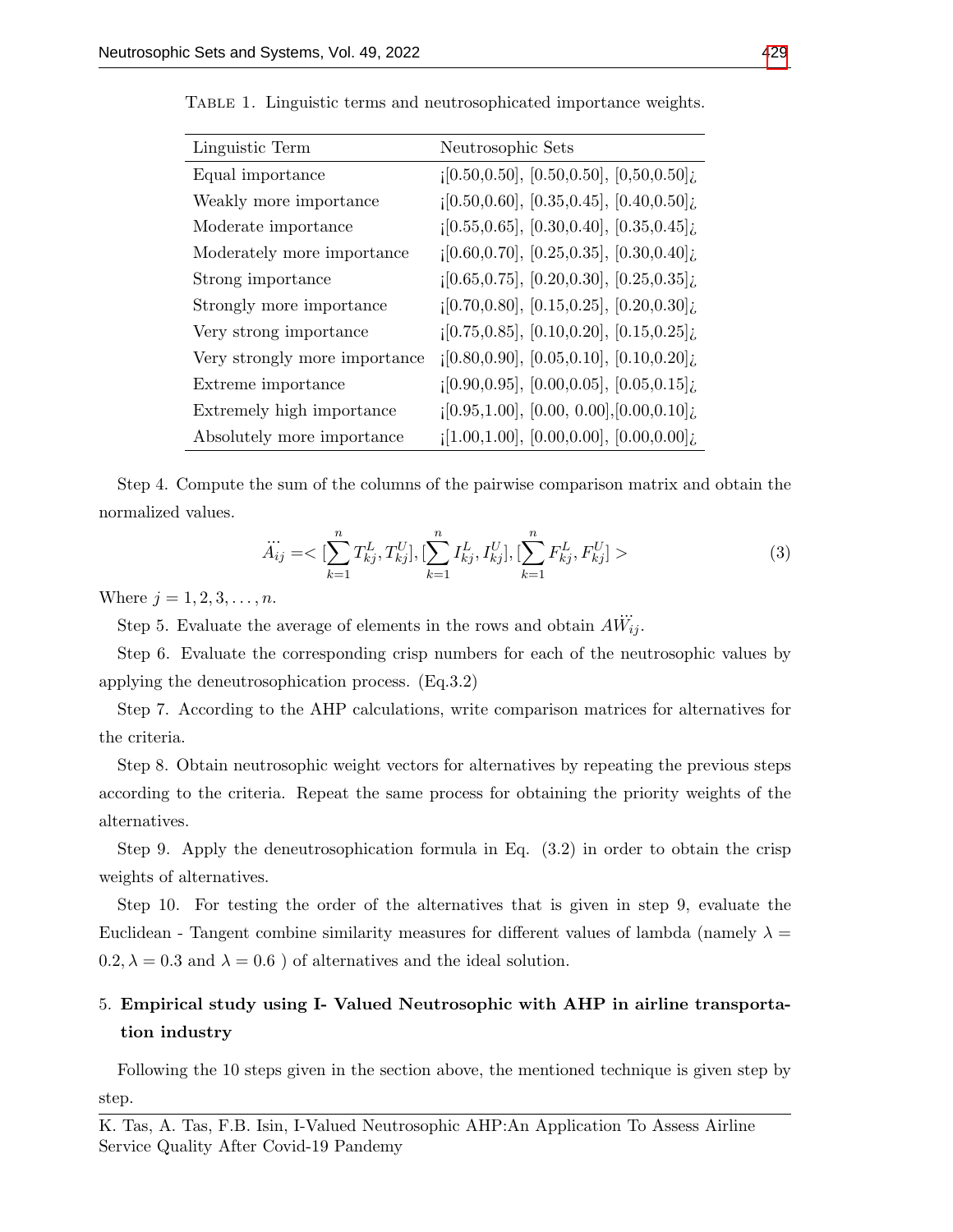In the first step of the research, the I-valued scale was determined using Table 1.

In the second step, a literature study was conducted first and the factors of airline service quality that may be associated with the pandemic were researched in order to determine the necessary alternatives and criteria. Afterwards, these identified factors of service quality were brought up for discussion by conducting a focus group study. The passengers who prefer the airline at least once a year before the pandemic broke out are included in the focus group study on a voluntary basis. Half of the passengers participating in the study were selected from among those who usually choose the airplane travel for leisure trip and the remaining half for business trip. The purpose of the focus group was explained to the participants before the study began. The study was maintained until the group participants reached a consensus with regard to attributes in the accompaniment of a specialist in focus group and also a moderator working in service marketing issues. 10 people, 6 of them are women and 4 of them are men, were included in the Focus group. Focus group participants are between 35 and 60 years old.

The attributes identified by focus group were subjected to a classification assessing by four experts and afterwards, each class of attributes was named as a dimension. Two of the experts are designated as airline directors. One of the directors were elected as woman and one as a man with ages in the interval from 40 to 60. Each manager have over 17 years of experience in this industry of the related areas. The other two people are public health professionals who work on the pandemic. The moderator is the moderator managing the passenger focus group. The dimensions of service quality that meet the most important concerns and needs of the pandemic for passengers were stated as social distance (SC), hygiene (H) and corona pandemy awereness and concern (CAC) as a result of this study. The experts have pointed out that the attributes of service quality arising from the concerns and needs of passengers regarding the pandemic may change for the pre-flight phases consisting of activities such as check-in, passenger boarding, lounge facilities, direction; in flight phases with factors such as veseating, lavatories, catering, entertainment, the cabin crews attitudes and post flight phases that are basically shaped by the passenger movement in due course of the these assessments. The selection of alternatives was completed and alternatives were determined as pre flight, in flight and post flight based upon these assessments.

In the third stage of the research, The survey was constructed by the researchers. The whole airline service process was visualised as follows: pre-flight, in flight, and post-flight phases. The participants were asked to assess the significance of social distance, hygiene and corona pandemy awereness and concern attributes in accordance with three pre-flight, in-flight and post-flight alternatives. The sample of current passengers consisted of 402 passengers, taking

K. Tas, A. Tas, F.B. Isin, I-Valued Neutrosophic AHP:An Application To Assess Airline Service Quality After Covid-19 Pandemy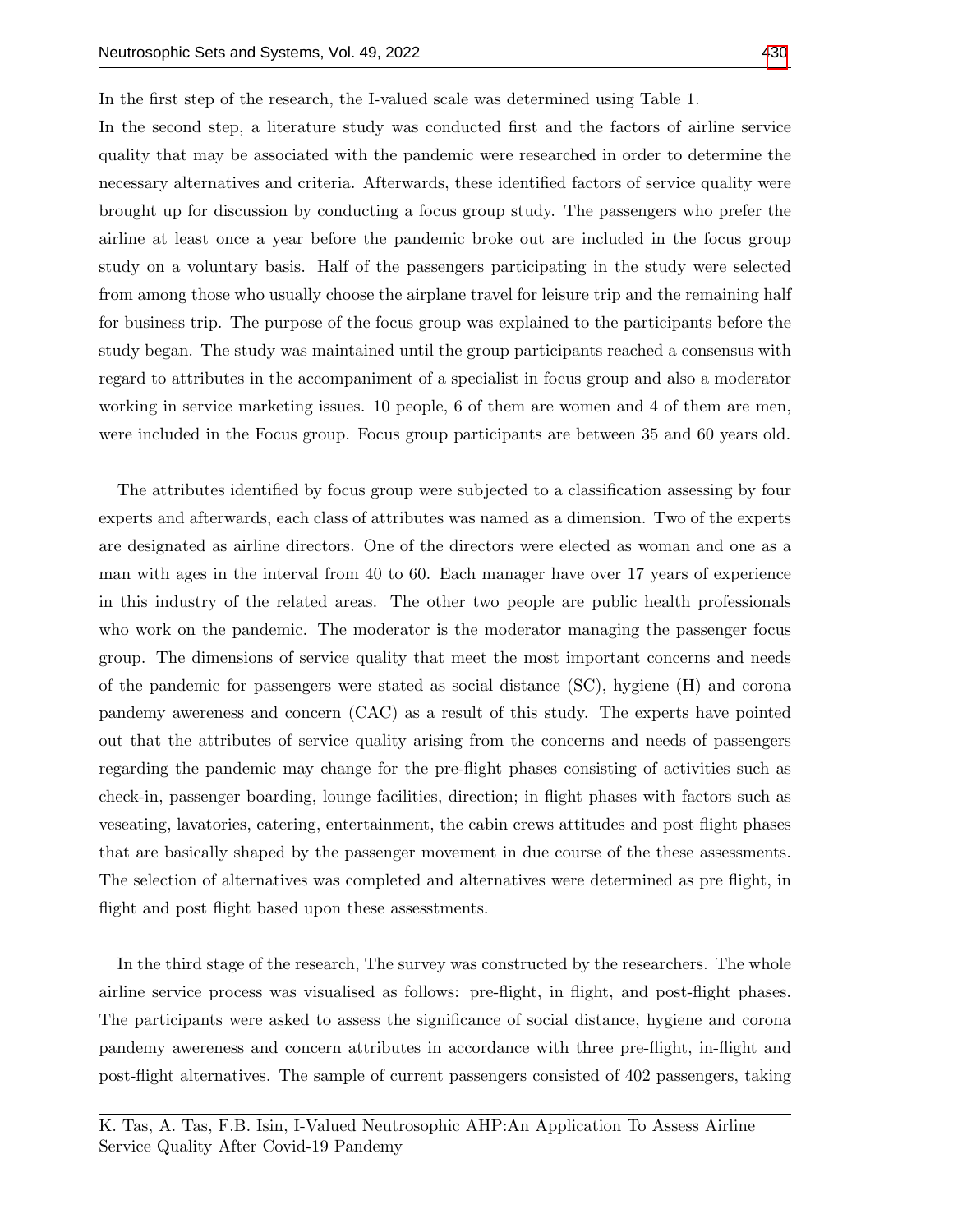into account a 95% confidence level and a 5% error margin (DeVaus, [\[14\]](#page-12-10)). Of the passengers, 48% were aged between 21 and 30, 49% were male, and 53% had an undergraduate degree. IVN scale used in this part of the study is shown in Table 1.

Table 2. Pairwise comparison matrix for criteria

|     | SC                                                                    |                                                                                                                                                   | <b>CAC</b>                                     |
|-----|-----------------------------------------------------------------------|---------------------------------------------------------------------------------------------------------------------------------------------------|------------------------------------------------|
| SС  | [0.5, 0.5], [0.5, 0.5], [0.5, 0.5]                                    | $\left[0.2, 0.3\right], \left[0.15, 0.25\right], \left[0.7, 0.8\right], \left[1, 0.0, 0.1\right], \left[0.1, 0.0\right], \left[0.95, 1.0\right],$ |                                                |
| H   | $\left[0.7,0.8\right], \left[0.15,0.25\right], \left[0.2,0.3\right],$ | $\left[$ i[0.5,0.5], [0.5,0.5], [0.5,0.5];                                                                                                        | $(0.3, 0.4]$ , $(0.25, 0.35]$ , $(0.6, 0.7)$ ; |
| CAC | $\vert$ [0.95,1.0], [0.1,0.0], [0.0,0.1]                              | $_{1}[0.6, 0.7], [0.25, 0.35], [0.3, 0.4],$ $ _{1}[0.5, 0.5], [0.5, 0.5], [0.5, 0.5],$                                                            |                                                |

In the fourth step, the sum of the columns of the pairwise comparison matrix is computed by Eq.3.3 and the normalized values are obtained (Table 3-Table 4).

TABLE 3. The column sums of the pairwise comparison matrix

|                                                                                                                                                                                                                                                                                                                                                                            | SC |       |  |                         |                                                                                                                                                                  |    | H |  |  |  |  | <b>CAC</b>             |  |  |                |  |  |                                                               |
|----------------------------------------------------------------------------------------------------------------------------------------------------------------------------------------------------------------------------------------------------------------------------------------------------------------------------------------------------------------------------|----|-------|--|-------------------------|------------------------------------------------------------------------------------------------------------------------------------------------------------------|----|---|--|--|--|--|------------------------|--|--|----------------|--|--|---------------------------------------------------------------|
|                                                                                                                                                                                                                                                                                                                                                                            | TI | Tu II |  | $\overline{\mathbf{u}}$ | $_{\rm FI}$                                                                                                                                                      | Fu |   |  |  |  |  | $\ T\ $ Tu II Iu FI Fu |  |  | Tl Tu Il Iu Fl |  |  | – Fu                                                          |
| <b>SC</b>                                                                                                                                                                                                                                                                                                                                                                  |    |       |  |                         | $0.50$ $0.50$ $0.50$ $0.50$ $0.50$ $0.50$ $0.20$ $0.30$ $0.15$ $0.25$ $0.70$ $0.80$ $0.00$ $0.10$ $0.10$ $0.00$ $0.95$ $1.00$                                    |    |   |  |  |  |  |                        |  |  |                |  |  |                                                               |
| H                                                                                                                                                                                                                                                                                                                                                                          |    |       |  |                         | $\begin{array}{ccccccccc} \n0.70 & 0.80 & 0.15 & 0.25 & 0.20 & 0.30 & 0.5 & 0.5 & 0.5 & 0.5 & 0.5 & 0.5 & 0.30 & 0.40 & 0.25 & 0.35 & 0.60 & 0.70 \n\end{array}$ |    |   |  |  |  |  |                        |  |  |                |  |  |                                                               |
| CAC $\mid 0.95 \quad 1.00 \quad 0.1 \quad 0.00 \quad 0.00 \quad 0.10 \mid 0.6 \quad 0.7 \quad 0.25 \quad 0.35 \quad 0.3 \quad 0.4 \quad \mid 0.5 \quad 0.5 \quad 0.5 \quad 0.5 \quad 0.5 \quad 0.5 \quad 0.5 \quad 0.6 \quad 0.6 \quad 0.7 \quad 0.7 \quad 0.7 \quad 0.8 \quad 0.8 \quad 0.9 \quad 0.9 \quad 0.9 \quad 0.9 \quad 0.9 \quad 0.9 \quad 0.9 \quad 0.9 \quad $ |    |       |  |                         |                                                                                                                                                                  |    |   |  |  |  |  |                        |  |  |                |  |  |                                                               |
| $SUM \mid 2.15 \quad 2.3 \quad 0.75 \quad 0.75 \quad 0.7 \quad 0.9$                                                                                                                                                                                                                                                                                                        |    |       |  |                         |                                                                                                                                                                  |    |   |  |  |  |  |                        |  |  |                |  |  | $\vert$ 1.3 1.5 0.9 1.1 1.5 1.7 0.80 1.00 0.85 0.85 2.05 2.20 |

Table 4. The normalized values of the pairwise comparison matrix

|     |                                                                                                                                                               |  |  |  |  |  |  |  |  | TI Tu II Iu FI Fu TI Tu II Uu FI Fu TI Tu II Uu FI Fu |
|-----|---------------------------------------------------------------------------------------------------------------------------------------------------------------|--|--|--|--|--|--|--|--|-------------------------------------------------------|
| SC. |                                                                                                                                                               |  |  |  |  |  |  |  |  |                                                       |
|     |                                                                                                                                                               |  |  |  |  |  |  |  |  |                                                       |
|     | $\begin{bmatrix} CAC & 0.413 & 0.435 & 0.133 & 0 & 0 & 0.111 & 0.4 & 0.467 & 0.227 & 0.318 & 0.176 & 0.235 & 0.5 & 0.5 & 0.588 & 0.287 & 0.227 \end{bmatrix}$ |  |  |  |  |  |  |  |  |                                                       |

In the fifth step, the weights in the rows are evaluated by using Eq.3 (Table 5). In the

Table 5. The weights of criteria

| T1 | Tu | $\prod$                                           | Iu | F1 | $ $ Fu |
|----|----|---------------------------------------------------|----|----|--------|
|    |    |                                                   |    |    |        |
|    |    | H   0,313   0,360   0,316   0,400   0,263   0.315 |    |    |        |
|    |    | CAC 0,438 0,467 0,316 0,302 0,135 0.191           |    |    |        |

sixth step, the corresponding crisp numbers for each of the neutrosophic values are evaluate by applying the deneutrosophication process given in Eq.3.2 (Table 6). It was found that the most important dimension for the passengers among three identified criteria was the social

K. Tas, A. Tas, F.B. Isin, I-Valued Neutrosophic AHP:An Application To Assess Airline Service Quality After Covid-19 Pandemy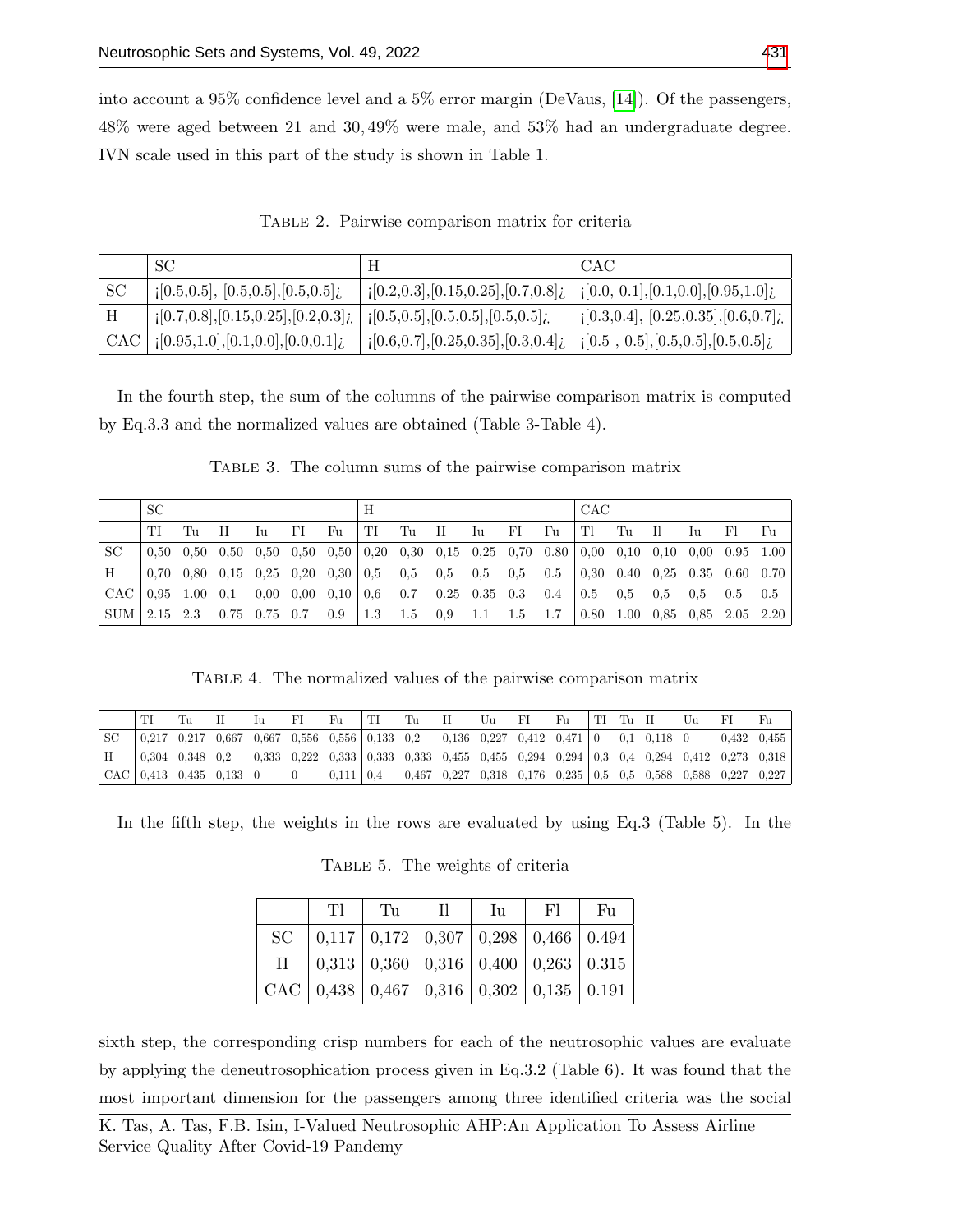| Criteria | Results |
|----------|---------|
| SC       | 0,329   |
| H        | 0,466   |
| CAC      | 0,548   |

Table 6. Criteria deneutrosophication and ranking

distance dimension, the second significant criterion was hygiene, and the third was the corona pandemy awereness and concern criterion in this step.

In the seventh step, according to the AHP calculations,comparison matrices for alternatives according to the criteria are writen in Table 7. Afterwards, its pairwise comparison matrix was formed on the basis of the Interval-valued neutrosophic evaluation scale of alternatives depending upon the criteria in line with AHP calculations, and presented in Table 7.

Table 7. Pairwise comparison matrices for alternatives with respect to the criteria.

|                                                                                                                            | SC |    |  |                                                       |       |  |            |  | CAC                                                                                                                                                                      |      |       |          |  |                                |  |    |    |    |
|----------------------------------------------------------------------------------------------------------------------------|----|----|--|-------------------------------------------------------|-------|--|------------|--|--------------------------------------------------------------------------------------------------------------------------------------------------------------------------|------|-------|----------|--|--------------------------------|--|----|----|----|
|                                                                                                                            |    | Tп |  | $\left  \begin{array}{ccc} 1 & 1 \end{array} \right $ | -FI - |  | Full Tu II |  |                                                                                                                                                                          | Iu — | FI FI | $F_{11}$ |  | $\mathbb{E}[\mathbf{T}]$ Tu II |  | Īп | F1 | Fu |
| Pre Flight   0,357 0,313 0,455 0,385 0,357 0,313   0,235 0,286 0,20 0,263 0,359 0.372   0,314 0,333 0,316 0,348 0,333 0,36 |    |    |  |                                                       |       |  |            |  |                                                                                                                                                                          |      |       |          |  |                                |  |    |    |    |
| In Flight                                                                                                                  |    |    |  |                                                       |       |  |            |  | $\begin{bmatrix} 0.25 & 0.281 & 0.273 & 0.308 & 0.393 & 0.406 & 0.588 & 0.476 & 0.667 & 0.526 & 0.236 & 0.233 & 0.40 & 0.41 & 0.158 & 0.217 & 0.19 & 0.24 \end{bmatrix}$ |      |       |          |  |                                |  |    |    |    |
| Post Flight 0,393 0,406 0,273 0,308 0,25 0,281 0,176 0.238 0.133 0.211 0.385 0.395 0.286 0,256 0,526 0,435 0.476 0.4       |    |    |  |                                                       |       |  |            |  |                                                                                                                                                                          |      |       |          |  |                                |  |    |    |    |

In the Eight step, the previous items according to criterions are repeated and calculated weights vectors. Then the same items are repeated (Table 8). Table 8 gives the weights of Alternatives.

|                                                                                       | TI                                                                  | $\mathrm{T}_{\mathrm{H}}$ | Īи | Fl                                                        | F <sub>U</sub> |
|---------------------------------------------------------------------------------------|---------------------------------------------------------------------|---------------------------|----|-----------------------------------------------------------|----------------|
| Pre Flight                                                                            |                                                                     |                           |    | $0,302$   $0,311$   $0,323$   $0,332$   $0,350$   $0,348$ |                |
| In Flight                                                                             | $\mid 0.413 \mid 0.389 \mid 0.366 \mid 0.350 \mid 0.280 \mid 0.293$ |                           |    |                                                           |                |
| Post Flight $\vert 0.285 \vert 0.300 \vert 0.311 \vert 0.318 \vert 0.370 \vert 0.359$ |                                                                     |                           |    |                                                           |                |

Table 8. The Weights of Alternatives

At this step, the formula in Eq. (1) is applied for obtaining the crisp weights as in Table 9. According to this order, in flight, pre flight and post flight were listed (Table 9).

Table 9. Alternative deneutrosophication and ranking

|             | Results |
|-------------|---------|
| Pre Flight  | 0,434   |
| In Flight   | 0,492   |
| Post Flight | 0,423   |

K. Tas, A. Tas, F.B. Isin, I-Valued Neutrosophic AHP:An Application To Assess Airline Service Quality After Covid-19 Pandemy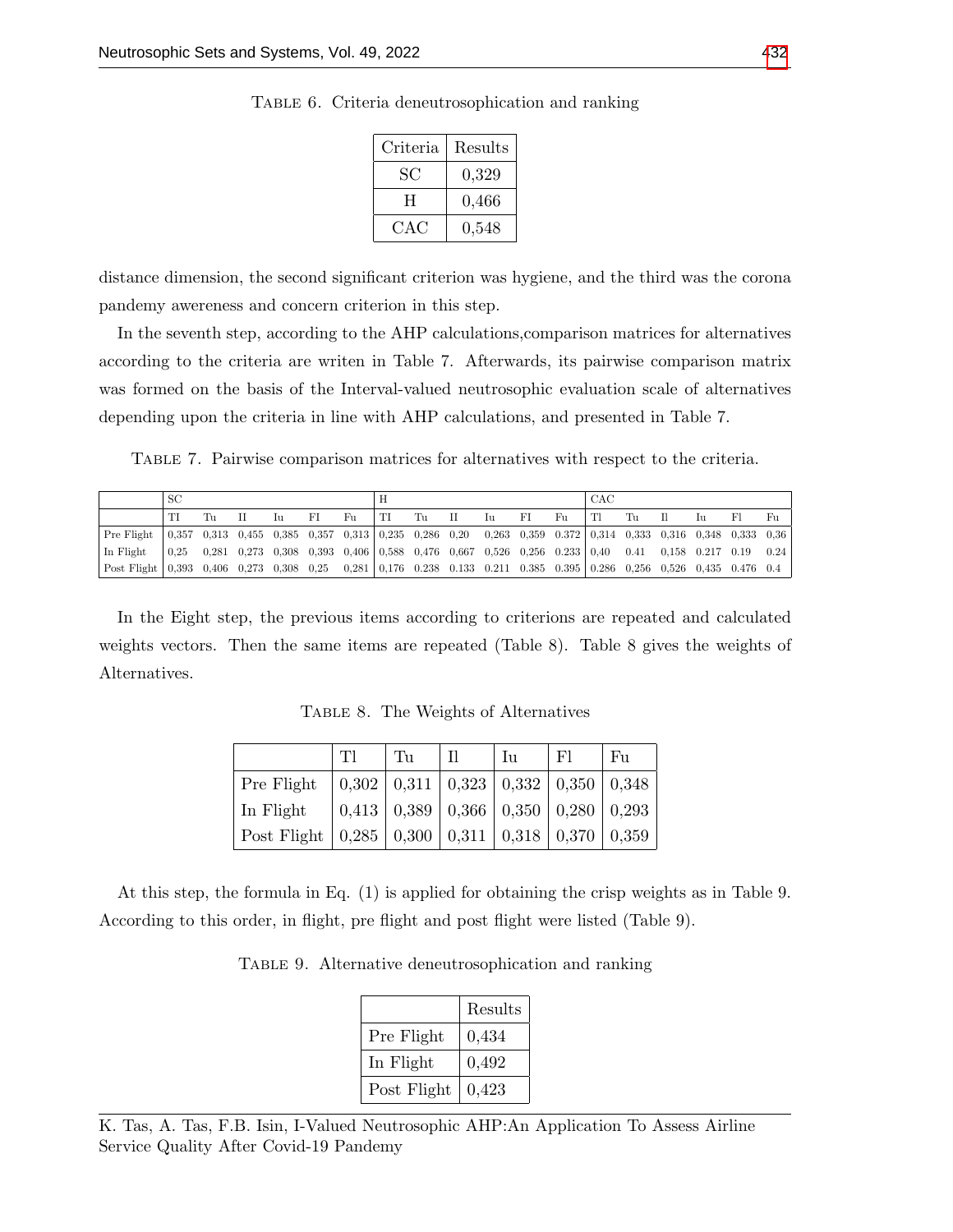At the last step, for testing the order of the alternatives that is given in Table 9, the Euclidean-Tangent combine similarity measures for different values of lambda (namely  $\lambda =$  $0.2, \lambda = 0.3$  and  $\lambda = 0.6$ ) of alternatives and the ideal solution are evaluated (Table 10, Table 11 and Table 12). Similarity tests were performed and compared with an ideal solution in order to test the alternative ranking shown in Table 9. These results are presented in Table 10, Table 11 and Table 12. The reason for presenting as three separate tables is that the Lambda values in the similarity test are shown to be different, although there is no change in the ranking.

| Similarity between         | SC.   | H |                                 | CAC Overall |
|----------------------------|-------|---|---------------------------------|-------------|
| Pre Flight $\&$ In Flight  | 0,948 |   | 0,868 0,935 0,917               |             |
| In Flight $\&$ Post Flight | 0,945 |   | 0,825 0,890                     | 0,887       |
| Pre Flight & Post Flight   | 0,948 |   | 0,974 0,944 0,955               |             |
| Pre Flight & IDEAL         |       |   | $0,752$ $0,755$ $0,760$ $0,756$ |             |
| In Flight & IDEAL          |       |   | $0,745$ $0,762$ $0,813$         | 0,773       |
| Post Flight & IDEAL        | 0.793 |   | $0,744$ $0,715$                 | 0.751       |

TABLE 10. Euclidean - Tangent Combine Similarity ( $\lambda = 0, 2$ )

TABLE 11. Euclidean - Tangent Combine Similarity ( $\lambda = 0, 3$ )

| SC.   | H | CAC Overall                                                                                                                                                              |
|-------|---|--------------------------------------------------------------------------------------------------------------------------------------------------------------------------|
| 0.947 |   |                                                                                                                                                                          |
|       |   |                                                                                                                                                                          |
|       |   |                                                                                                                                                                          |
|       |   |                                                                                                                                                                          |
|       |   |                                                                                                                                                                          |
| 0.793 |   |                                                                                                                                                                          |
|       |   | 0,869 0,935 0,917<br>0,945 0,823 0,890 0,886<br>$0,947$ $0,974$ $0,945$ $0,955$<br>$0,752$ $0,755$ $0,760$ $0,756$<br>0,745 0,761 0,813 0,773<br>$0,744$ $0,714$ $0,751$ |

TABLE 12. Euclidean - Tangent Combine Similarity ( $\lambda = 0, 6$ )

| Similarity between         | SC.   | H                       |               | SAC Overall |
|----------------------------|-------|-------------------------|---------------|-------------|
| Pre Flight $\&$ In Flight  |       | 0,935 0,871 0,934 0,913 |               |             |
| In Flight $\&$ Post Flight |       | $0,945$ $0,821$ $0,892$ |               | 0.886       |
| Pre Flight & Post Flight   |       | 0,935 0,974 0,947       |               | 0.952       |
| Pre Flight & IDEAL         | 0.740 | $0,756$ $0,761$ $0,752$ |               |             |
| In Flight $&$ IDEAL        | 0.746 | 0,760                   | $0,814$ 0.773 |             |
| Post Flight & IDEAL        | 0.794 | $0,745$ 0.713           |               | 0.751       |

K. Tas, A. Tas, F.B. Isin, I-Valued Neutrosophic AHP:An Application To Assess Airline Service Quality After Covid-19 Pandemy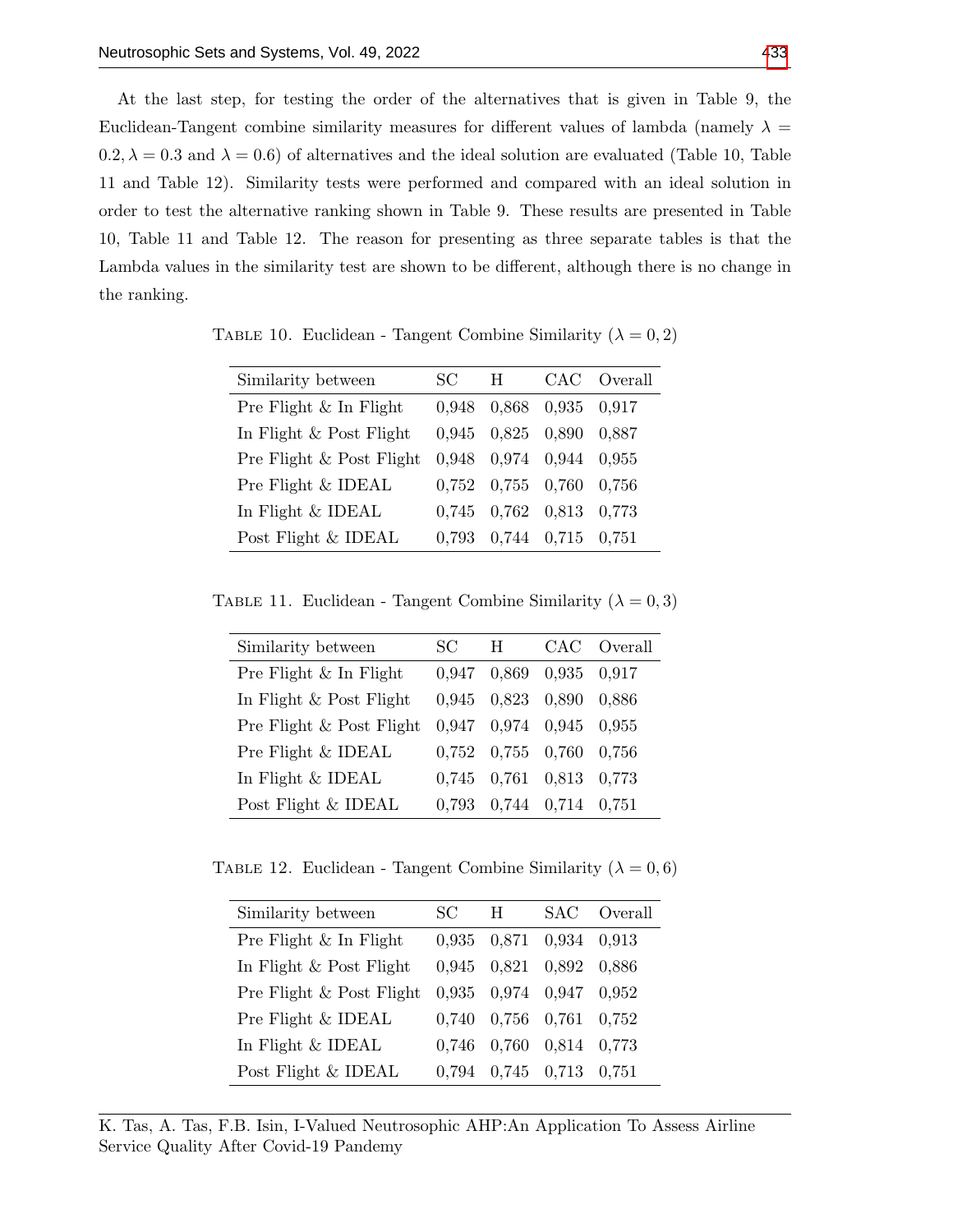#### 6. Discussion and Conclusion

Two of the three criteria specified as the criteria of service quality with regard to the established pandemic appeared as the two most highlighted measures concerning the pandemic rather than the sectoral basis in the study. The third criterion can be evaluated in a more sectoral basis. The criteria of service quality identified in consequence of the study correspond to the study results of Chou and Lu ( [\[11\]](#page-11-1)). Hygiene and social distance are determined as the elements on which the passengers focus most in different studies in a similar way. Similarly, tangible cues referred to as "airline tangibles" by Ekiz et al. ( [\[15\]](#page-12-11)) emphasizes similar necessities.

Farooq ( [\[16\]](#page-12-12)) and Gudmundsson ( [\[19\]](#page-12-13)) wasrecognize with quality of interior and exterior equipments, catering service, comfortable seats and cleanliness (Ali et al., [\[2\]](#page-11-7)). Seat space and Legroom and seat comfort attributes have been introduced in the studies of Chen and Chang  $([9])$  $([9])$  $([9])$ , Nejati et al.  $([28])$  $([28])$  $([28])$ , Chang and Yeh  $([8])$  $([8])$  $([8])$ , Liou and Tzeng  $([26])$  $([26])$  $([26])$ , Gupta  $([20])$  $([20])$  $([20])$  have been previously emphasized among airline service quality issues in relation to social distance. The emphasis on hygiene and cleanliness has been demonstrated in several studies except from pandemic context. (Chen and Chang, [\[9\]](#page-11-4); Chang and Yeh, [\[8\]](#page-11-8); Liou and Tzeng, [\[26\]](#page-12-15); Gilbert and Wong, [\[17\]](#page-12-17); Nejati et al., [\[28\]](#page-12-14); Chen and Chang, [\[9\]](#page-11-4); Jiang and Zhang, [\[22\]](#page-12-1); Gupta, [\[20\]](#page-12-16)). In particular, it is often mentioned as cleanliness of seats. Baker et al.  $(4)$  and Wu et al.  $(36)$ also drew attention to the corona pandemy awereness and concerns in their studies. Babbar and Koufteros [\[3\]](#page-11-9) attracted attention to the significance of level of concern in the context of service of airline quality. The ranking of significance of these criteria as in-flight, pre-flight and post-flight (De Neufville, [\[13\]](#page-11-10); Camilleri, [\[6\]](#page-11-2)) does not match up with the results of the study of Namukasa [\[38\]](#page-13-2). It has been found out that the service quality in the pre - flight, in - flight and post - flight phases has equally importance. This non-overlapping situation is considered to arise from the concentrate on the three elements in the context of the pandemic.

Intense requests for cancelation and various government measures owing to COVID-19 pandemic, which the aviation industry has never seen before, have forced many airline companies to call billions of dollars in emergency assistance whilst others have directed their crew to take voluntary leave in order not to dismiss their crew. It is considered that the recovery of the sector is possible only with medium and long term planning, by constantly following the effects of the pandemic and by fulfilling all the undertakings of governments and financial institutions. Above all, the passengers must be persuaded to use the airline again. The service quality is regarded as a competitive marketing strategy, particularly in the airline industry as Andotra et al. [\[3\]](#page-11-9) stated. It has significance that the airline companies spend less time, effort and charges on the relatively less important elements, by focusing on service quality elements which are most important to their customers. The presence of a substantive relationship

K. Tas, A. Tas, F.B. Isin, I-Valued Neutrosophic AHP:An Application To Assess Airline Service Quality After Covid-19 Pandemy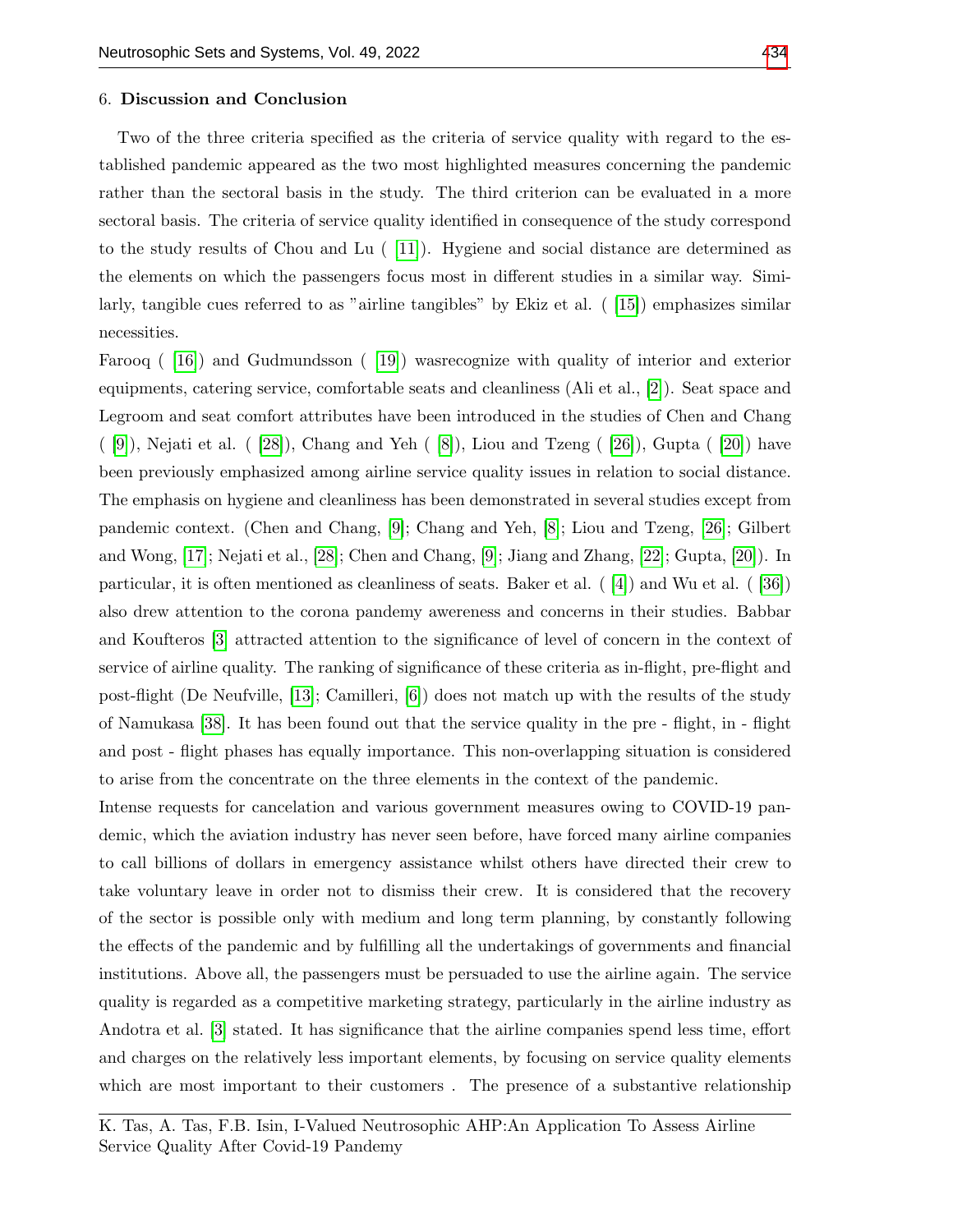between service quality and customer satisfaction is frequently emphasized in the related literature (Ali et al., [\[2\]](#page-11-7)). In this sense, the results of this study consist of several significant assessments for the airline companies in order to regain and convince their passengers. The ranking of alternatives in all of the similarity tests conducted in order to test the reliability of Interval Neutrosophic AHP at the same time is completely compatible with the ranking made with Interval Neutrosophic AHP (Table 10-11-12). The post Flight status is always closer to the ideal when the similarity test is analyzed on the basis of criteria, in terms of Social distance criterion. The general ranking is not disrupted in the ranking of the Hygiene and Corona Pandemic Awareness and Concern Criteria.

#### References

- <span id="page-11-5"></span>[1] M. Abdel-Basset, M. Mohamed and A.K. Sangaiah, Neutrosophic AHP-Delphi group decision making model based on trapezoidal neutrophic numbers, J Ambient Intell Humanized Comput, 1-17 (2017).
- <span id="page-11-7"></span>[2] F.Ali, B.L. Dey,and R. Filieri, An assessment of service quality and resulting customer satisfaction in Pakistan International Airlines,*International Journal of Quality and Reliability Management*, **32(5)** (2015), 486502.
- <span id="page-11-9"></span>[3] S. Babbar and X.Koufteros, The human element in airline service quality: contact personnel and the customer International Journal of Operations and Production Management, (2008) 28(9):804-830
- <span id="page-11-0"></span>[4] M.G.Baker, C.N. Thornley, C. Mills, S. Roberts,S. Perera, J.Peters,A. Kelso, I.Barr and N. Wilson, Transmission of pandemic A/H1N1 2009 influenza on passenger aircraft: retrospective cohort study, BMJ,(2010) 340:c2424
- [5] E.Bolturk, C. Kahraman, A novel interval-valued neutrosophic AHP with cosine similarity measure,Soft Computing, 22, 4941-4958.
- <span id="page-11-2"></span>[6] S.Boopathi, A.B. Poma and P. Kolandaivel, 2020. Novel 2019. Coronavirus Structure, Mechanism of Action, Antiviral drug promises and rule out against its treatment,Journal of Biomolecular Structure and Dynamics , (2020), 1-14.
- [7] M.A Camilleri, Airline schedules planning and route development. In Travel marketing, Tourism economics and the airline product, (2018) 179-190.
- <span id="page-11-8"></span>[8] W. Cao, Z.Fang,G. Hou, M. Han, X. Xu, J.Dong, J. and J. Zheng, The psychological impact of the COVID-19 epidemic on college students in China. Psychiatry Research,(2020) 112934. doi:10.1016/j.psychres.2020.112934
- <span id="page-11-4"></span>[9] Y.H.Chang, C.H.Yeh, A survey analysis of service quality for domestic airlines, European Journal of Operational Research,(2002), 139(1), 166177. doi:10.1016/s0377-2217(01)00148-5
- <span id="page-11-3"></span>[10] F.Y. Chen, Y.H. Chang, Examining airline service quality from a process perspective, Journal of Air Transport Management, (2005), 11(2), 7987.
- <span id="page-11-1"></span>[11] P.F. Chou, An analysis of influenza prevention measures from air travellers perspective, International Nursing Review, (2014), 61(3), 371379.
- <span id="page-11-6"></span>[12] P.F. Chou, and C.S. Lu, An evaluation of influenza preventive measures on airlines: A passengers perspective. Journal of Air Transport Management,(2011), 17(4), 228230. doi:10.1016/j.jairtraman.2010.09.003
- <span id="page-11-10"></span>[13] L.H. Chung, Impact of pandemic control over airport economics: Reconciling public health with airport business through a streamlined approach in pandemic control, Journal of Air Transport Management,(2015) 44:42-53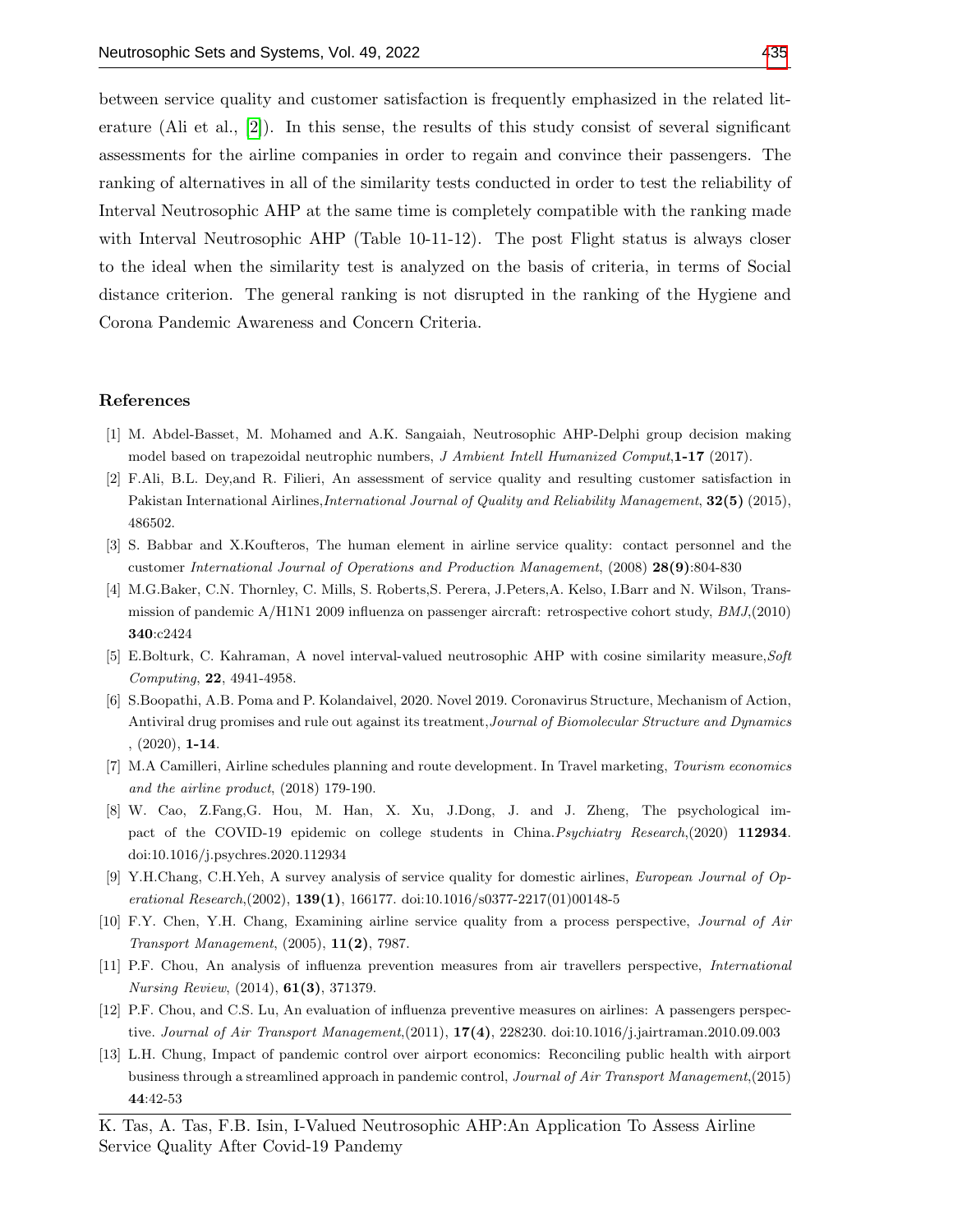- <span id="page-12-10"></span>[14] R. De Neufville, Airport systems planning and design, Air transport management: An international perspective, Book Chapter,  $(2016)$ , 61-79.
- <span id="page-12-11"></span>[15] D.A. DeVaus, (2000), Surveys in Social Research. London: Routledge.
- <span id="page-12-12"></span>[16] H.E. Ekiz, K. Hussain, A. Bavik, Perceptions of service quality in North Cyprus national airline, Tourism and hospitality industry, (2006), New trends in Tourism and Hospitality Management, 18th Biennial International Conference.
- <span id="page-12-17"></span>[17] M.S. Farooq, Social Support and Entrepreneurial Skills as Antecedents of Entrepreneurial Behaviour, (2016), PhD Thesis. Universiti Malaysia Sarawak (UNIMAS), Malaysia.
- <span id="page-12-5"></span>[18] D. Gilbert, R.K. Wong, Passenger expectations and airline services: a Hong Kong based study, Tourism Management,(2003), 24(5), 519-532.
- <span id="page-12-13"></span>[19] L. Gold, E. Balal, T. Horak, R.L. Cheu, T. Mehmetoglu, O. Gurbuz,Health screening strategies for international air travelers during an epidemic or pandemic, Journal of Air Transport Management, (2019), 75, 2738
- <span id="page-12-16"></span>[20] S.V. Gudmundsson, New-entrant airlines life-cycle analysis: growth, decline and collapse, Journal of Air Transport Management, (1998), 4(4), 217-228.
- <span id="page-12-6"></span>[21] H. Gupta, Evaluating service quality of airline industry using hybrid best worst method and VIKOR, Journal of Air Transport Management,(2018), 68, 3547.
- <span id="page-12-1"></span>[22] C.I. Hsu, H.H. Shih, Transmission and control of an emerging influenza pandemic in a small-world airline network,Accident Analysis and Prevention,(2010), 42, 93100.
- [23] H. Jiang, Y. Zhang, An investigation of service quality, customer satisfaction and loyalty in China's airline market. Journal of air transport management, (2016), 57, 80-88.
- <span id="page-12-9"></span>[24] K. Khan, R. Eckhardt, J.S. Brownstein, R. Naqvi, W. Hu, D. Kossowsky, D., ... and J Sears, Entry and exit screening of airline travellers during the A (H1N1) 2009 pandemic: a retrospective evaluation, Bulletin of the World Health Organization, (2013),91 5:368-376.
- <span id="page-12-0"></span>[25] G.J. Klir, B. Yuan, Fuzzy Sets and Fuzzy Logic: Theory and Applications, (1995), Upper Saddle River, New Jersey.
- <span id="page-12-15"></span>[26] D. Liu, G. Liu G., Z. Liu, Some similarity measures of neutrosophic sets based on the Euclidean distance and their application in medical diagnosis, Computational and Mathematical Methods in Medicine, (2018), 73-81.
- [27] J.J.H. Liou, G.H. Tzeng, A non-additive model for evaluating airline service quality, Journal of Air Transport Management, (2007), 13(3), 131138.
- <span id="page-12-14"></span>[28] J.J.H. Liou, L. Yen,G.H. Tzeng, Building an effective safety management system for airlines,J. Air Transp. Manag., (2008), **14**, 20-26.
- <span id="page-12-4"></span>[29] M. Nejati, M., Nejati, A. Shafaei, Ranking airlines' service quality factors using a fuzzy approach: study of the Iranian society, International Journal of Quality and Reliability Management, (2009), 1-15
- [30] P. Nikolaou, L. Dimitriou, Identification of critical airports for controlling global infectious disease outbreaks: Stress-tests focusing in Europe, Journal of Air Transport Management, (2020), 85, 10-18
- <span id="page-12-3"></span>[31] S.D. Pohekar, M. Ramachandran, Application of multicriteria decision making to sustainable energy planning- A review, Renewable and sustainable energy reviews, (2004),8, 365-381.
- <span id="page-12-2"></span>[32] N.M. Radwan,M.B. Senousy, A.E.D.M Riad, Neutrosophic AHP multi criteria decision making method applied on the selection of learning management system, Int. J. Adv. Com- put. Technol. (IJACT), (2016),  $\mathbf{8}$  $(5), 95-105.$
- <span id="page-12-7"></span>[33] F. Smarandache, Neutrosophy neutrosophic probability: set, and logic. American Research Press, Rehoboth,(1998), 12-20.
- <span id="page-12-8"></span>[34] N. Tuncer, T. Le, T. , Effect of air travel on the spread of an avian influenza pandemic to the United States, International Journal of Critical Infrastructure Protection, (2014), 7(1), 2747.
- K. Tas, A. Tas, F.B. Isin, I-Valued Neutrosophic AHP:An Application To Assess Airline Service Quality After Covid-19 Pandemy